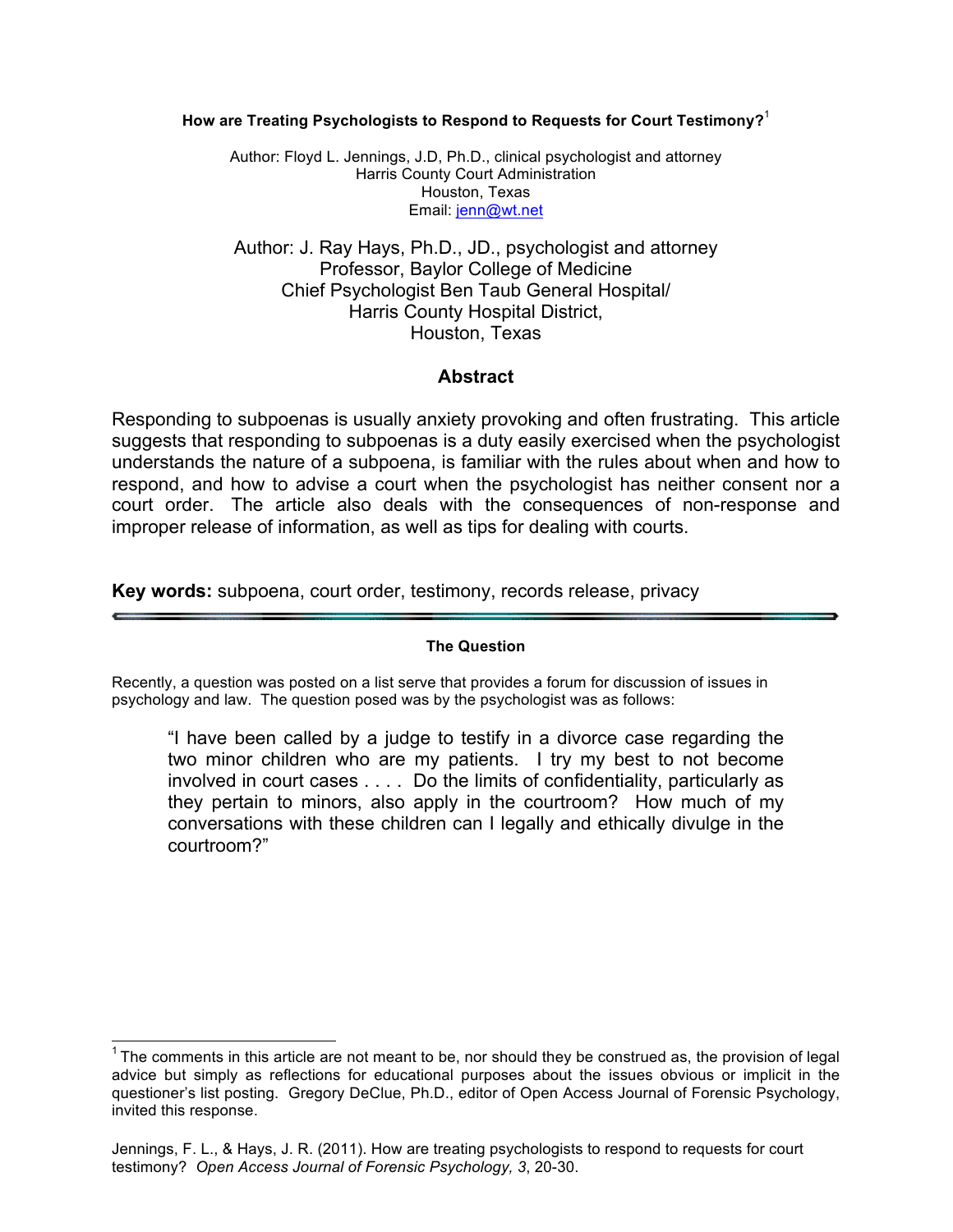# **The Issues**

As may be often the case, this simple question contains many issues, including, how do the issues of privacy differ for minors, and in the courtroom, from other settings? The psychologist is reluctant to become involved in court cases, which may imply that the purposes, nature of consent agreement, and expectations for treatment did not include sharing information in a legal setting. The psychologist is aware that privacy issues might be handled differently both with regard to minors and in legal proceedings. The psychologist also wonders what information could—or should—be shared in a judicial proceeding. The underlying question should perhaps be stated, "How does a treating psychologist respond to a subpoena?"

### **Overview of Response**

In this paper we identify the issues contained in this question, provide our rationale as to why the psychologist should be pleased (if less than happy) to provide testimony, indicate our belief as to how to cope with this request, define privacy of mental-health information as confidential or privileged, and provide simple rules to follow when a psychologist is faced with a subpoena

Dealing with subpoenas is often anxiety provoking for mental-health practitioners. On one hand, release of information that is confidential and might be privileged, without the consent of the person or a court order can subject the practitioner to a potential Board complaint for breach of confidentiality or a lawsuit by an aggrieved patient. Yet, on the other hand, failure to respond to a subpoena could subject the provider to a host of sanctions including confinement, or costs, or both.

# **Authors' Bias**

First, because we are both attorneys, we are biased toward providing testimony, as we believe that courts are the ultimate arbiters of truth under the constitutional system of government in this country. As arbiters of the truth, courts deserve to have the broadest possible base of information in order to reach reasonable decisions. Second, and relevant to the question initially posed, in most jurisdictions, matters that involve parentchild relations operate on the principle of "best interests of the child" to decide admission of evidence, which means that privacy interests, although important, are given less weight than obtaining information about the children and their caregivers. This is, however, a complex issue on which there are wide jurisdictional differences.<sup>2</sup>

 $\overline{a}$  This is not a treatise on evidence; however, it may be noted that the "best-interest standard" is not the only standard for admissibility of evidence in child-custody proceedings. Although the Federal Rules of Evidence (FRE) 402 state "All relevant evidence is admissible. . .," there are exceptions: "Although relevant, evidence may be excluded if its probative value is substantially outweighed by the danger of unfair prejudice, confusion of the issues, or misleading the jury, or by considerations of undue delay, waste of time, or needless presentation of cumulative evidence," FRE 403. More specifically, in some jurisdictions a parent's mental-health status would not abrogate privilege in a custody matter, cf *Navarre v. Navarre*, 479 N.W.2d 357 (Mich. Ct. App. 1991). Similarly, in Virginia, there was a statutory prohibition against use of mental-health information of parents in child-custody proceedings, cf. now repealed, Va. Code 20-124.3:1 (repealed by Acts 2008, c. 809, cl. 1). This statute was repealed because of the unintended consequences resulting in decisions that did not serve children well (see Hagan, Leigh D.; Landry, Scott D.; and Blanks, T. Michael, "Custody and Admissibility of Mental Health Records: Data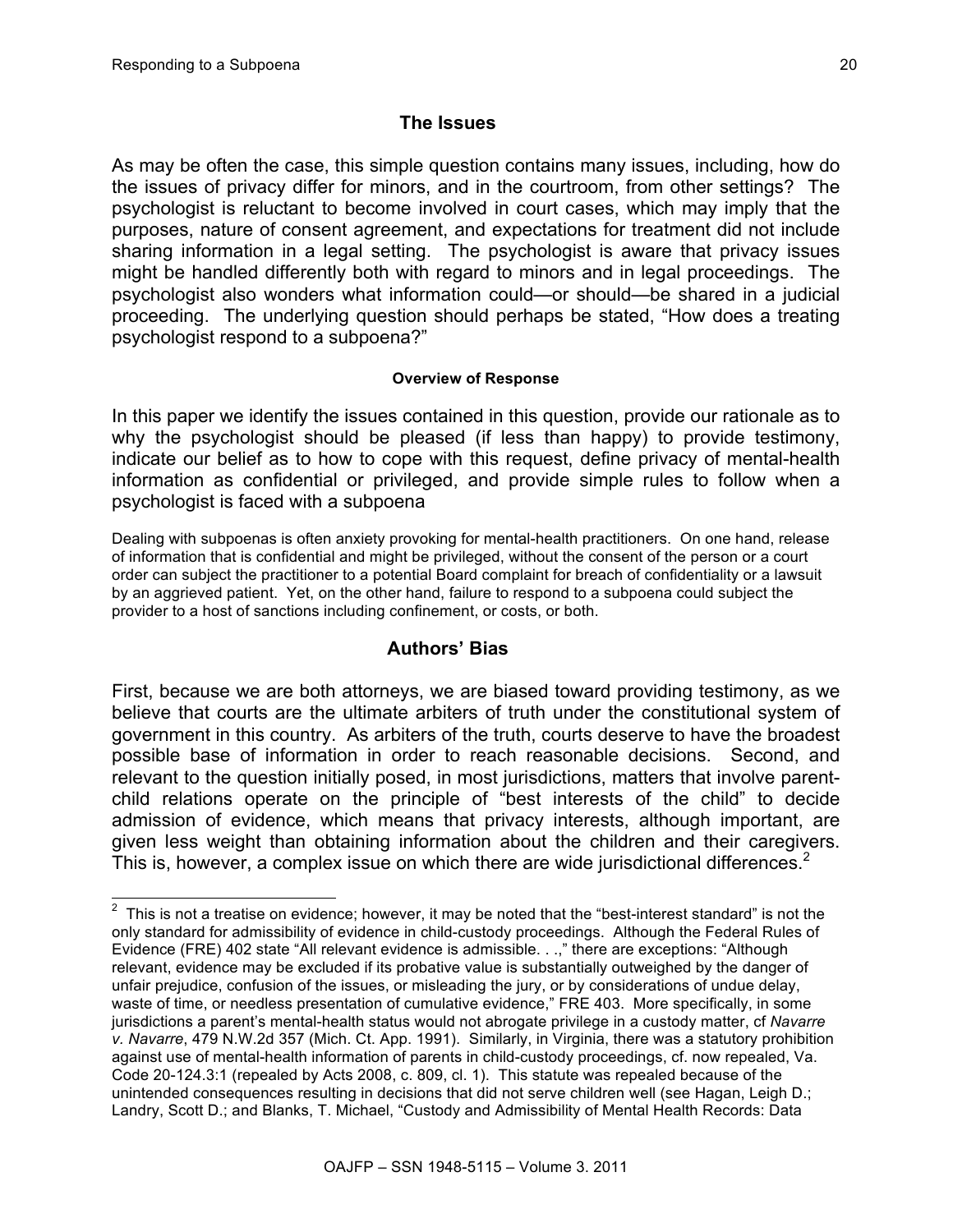1

## **Differences between clinical and forensic roles**

The psychologist's question illustrates conflicts, which inevitably arise when a psychologist is drawn into a legal forum, either unintentionally or in an unanticipated fashion. We do not know if, at the time the psychologist initiated treatment with the minor children, the psychologist was aware that litigation concerning the parent-child relationship was anticipated, i.e., whether the services were strictly psychotherapeutic or were forensic.<sup>3</sup>

Different rules commonly apply to forensic services involving evaluation and opinions offered in a judicial proceeding than to purely therapeutic services where there is no expected involvement with a court. The licensing boards in some jurisdictions, e.g., Texas, have distinguished between therapeutic and forensic services—reserving the latter for services "which the licensee knows or should know will be utilized in a legal proceeding, such as a child custody determination or a divorce," and require that the licensee "comply with all applicable Board rules concerning forensic services regardless of whether the licensee is acting as a factual witness or an expert."4

Forensic evaluations, as opposed to therapeutic services, also involve far less an advocacy role for the psychologist, and—as in Texas—may not identify the beneficiary of services as a "patient," thereby

Trumps Rhetoric," *Virginia Lawyer*, February 2008.) In Texas, however, a permissive exception to psychologist-patient privilege in custody matters has long existed, cf. Tex. Health & Safety Code §611.006. In addition, there is, in law, a "least intrusive means doctrine"—akin to the "least restrictive alternative" for civil commitment—wherein the entity seeking redress has the duty to pursue its goals in the least intrusive manner possible. This is often applied to the Government having the duty to exhaust all other means before requiring disclosure of sensitive or otherwise privileged information, e.g., see, *Ralls v. United States, 52 F.3d 223 (9th Cir. 1995); see also,* Perlin, M.L. (2000) "Their Promises of Paradise: Will Olmstead v. L.C. Resuscitate the Constitutional 'Least Restrictive Alternative' Principle in Mental Disability Law?" *Houston Law Review* 37:4 pp 999-1054. Under this doctrine, evidence may be excluded if there is a less intrusive means of obtaining the same information.

 Therapeutic and forensic matters are differentiated, sometimes by rule, as in the following: "Forensic psychology" is the provision of psychological services involving a court of law or the legal system. The provision of forensic psychological services includes any and all preliminary and exploratory services, testing, assessments, evaluations, interviews, examinations, depositions, oral or written reports, live or recorded testimony, or any psychological service provided by a licensee concerning a current or potential legal case at the request of a party or potential party, an attorney for a party, or a court, or any other individual or entity, regardless of whether the licensee ultimately provides a report or testimony that is utilized in a legal proceeding. A person who is the subject of forensic evaluation is not considered to be a patient under these rules. "Forensic evaluation" is an evaluation conducted, not for the purpose of providing mental-health treatment, but rather at the request of a court, an attorney, or an administrative body to assist in addressing a forensic referral question," 21 TAC §465.1(3). See also, *Specialty Guidelines for Forensic Psychology*, 5th Draft 8/1/10., 6.02.01ff. In the *Guidelines,* 6.02.02 points out that merely providing testimony about a "participant in a legal matter does not necessarily involve the practice of forensic psychology even when that testimony is relevant to a psycholegal issue that is before the decision-maker."

<sup>4</sup> 21 TAC §465.18. See also, *Specialty Guidelines for Forensic Psychology*, 5<sup>th</sup> Draft 8/1/10., 6.02.02, 10.ff.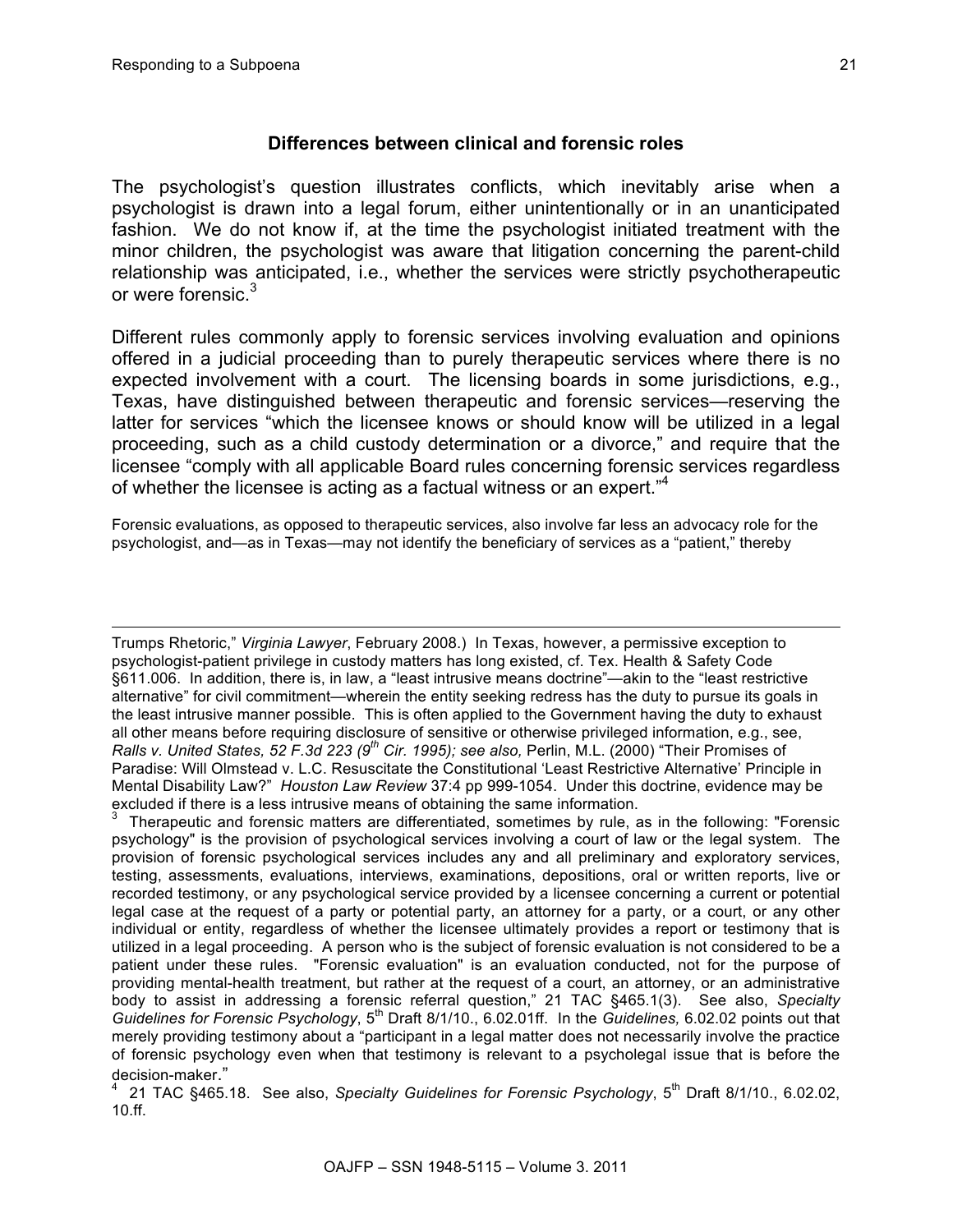relieving the psychologist from a host of rules that would otherwise apply to patients for certain purposes. 5

It is not uncommon for regulatory boards to adopt rules that prohibit a provider from being both a treater and an examiner in the same case.<sup>6</sup> Forensic examinations are considered as appraisals that though clinical in nature are not designed to be therapeutic.<sup>7</sup> As such, court-ordered examinations, or appraisals for third parties such as disability carriers, are quasi-legal in nature, requiring only the "informed" portion of "informed consent" but not the "consent" portion, so that the subject is aware of the limitations of confidentiality associated with such an examination.<sup>8</sup> Additionally, the examination does not constitute a typical "doctor-patient relationship" between the psychologist and the examinee.<sup>9</sup> In addition, frequently, the examinee does not receive a copy of the results, which are provided to the requesting agency such as a court or to a disability carrier, or even the employer; however, the examinee is entitled to know, in advance, that such limitations on confidentiality exist.<sup>10</sup> In contrast to evaluations only, treatment services ordered by a court are designed to be therapeutic but are subject to different rules regarding disclosure of the limits of confidentiality in such circumstance.<sup>11</sup>

In the question presented in this case, the psychologist appears to be providing therapeutic services, did not anticipate or understand that these services might be forensic in nature, and is anxious about the nature of testimony that may be requested in a judicial proceeding. We assume the psychologist has received a subpoena. How is the psychologist to respond?

### **Two Types of Subpoenas**

A subpoena is simply a command to bring information before a court, which may be essential to the resolution of the dispute.12 There are two types of subpoenas: the *subpoena ad testificandum,*<sup>13</sup> which orders a person to attend and give testimony in a deposition, hearing or trial, and the more-common subpoena duces tecum,<sup>14</sup> which orders a person to bring or submit physical evidence before the ordering authority or face punishment. These types are differentiated on their face: The one directs the witness to appear at a specific time and place; while the other merely directs the witness to make available specific documents or records as specified within the four corners of the subpoena itself.

### **Anxiety about Subpoenas**

Subpoenas are frequently served by a peace officer. When this method of service occurs, very often the result is to raise the anxiety level of the professional and the office staff (though in many if not most

 <sup>5</sup> 21 TAC §465.1(3), see also §465.18J(d)(3), "The role of the psychologist in a child custody forensic engagement is one of a professional expert. The psychologist cannot function as an advocate and must retain impartiality and objectivity, regardless of whether retained by the court or a party to the divorce. The psychologist must not perform an evaluation where there has been a prior therapeutic relationship with the child or the child's immediate family members, unless required to do so by court order." Also see, *Guidelines for Child Custody Examinations, American Psychological Assn., Washington, 2009.* 

 <sup>21</sup> TAC §465.18(b)(5). <sup>7</sup>

 $\frac{7}{2}$  21 TAC §465.1(3).

<sup>&</sup>lt;sup>8</sup> Specialty Guidelines for Forensic Psychology, 5<sup>th</sup> Draft 8/1/10., 8.03.02.

 $9\frac{21}{21}$  TAC §465.1(3).

<sup>21</sup> TAC § 1991.1(3).<br><sup>10</sup> Cf., for example, Tex. Code Crim. Proc. art.46B.026.<br><sup>11</sup> See *Specialty Guidelines for Forensic Psychology*, 5<sup>th</sup> Draft 8/1/10., 8.03.02.

<sup>12</sup> See Fed. R. Civ. P. 45, Fed. R. Crim. P. 17

<sup>&</sup>lt;sup>13</sup> *Black's Law Dictionary*, 9<sup>th</sup> ed. 2009.

 $14$  Id.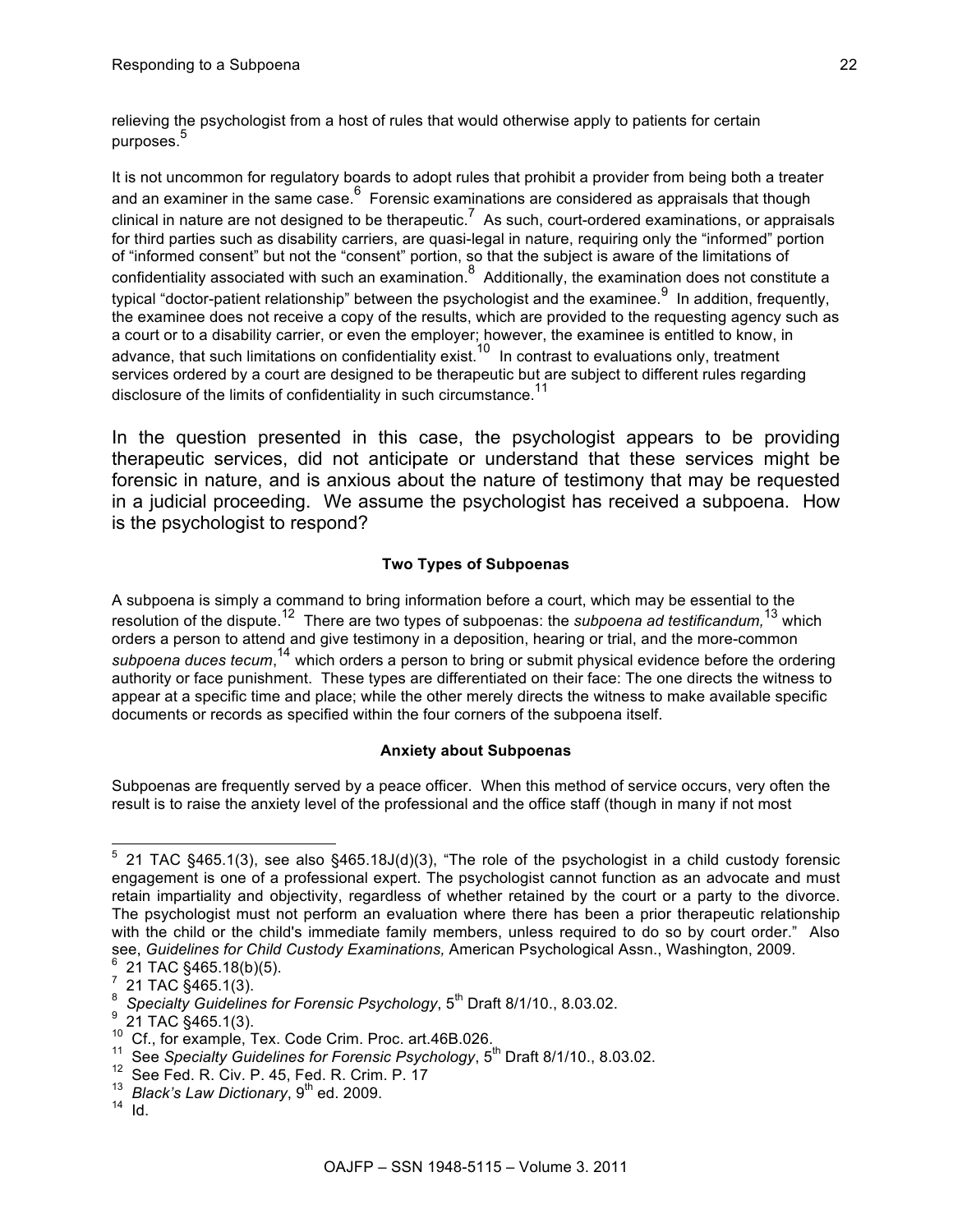settings, subpoenas may be served by a civil process server or even by mail).<sup>15</sup> When a constable arrives in the provider's waiting room wearing a uniform and duty weapon, and the secretary advises, "There is a policeman out here to see you," most psychologists are likely somewhat concerned at receiving such a message.

It may be helpful to note that most subpoenas are routine, merely designed to obtain records, and do not require testimony by the provider (a *subpoena duces tecum*).16 They are issued as a matter of routine in an attempt to discover information that might be useful in resolution of a dispute. Subpoenas can be issued by the clerk of a court, an attorney, or "an officer authorized to take depositions. . . ."<sup>17</sup> Under Federal rules, either the clerk of the court or an attorney issues a subpoena.<sup>18</sup> Whereas the civil courts make no provision for service of a subpoena other than by "delivering a copy to the witness and tendering . . . any fees required by law . . . ," the criminal courts specifically allow service by other means, i.e., "reading the subpoena in the hearing of the witness . . ."; "delivering a copy of the subpoena to the witness"; "electronically transmitting a copy of the subpoena to the last known electronic address of the witness . . ."; mailing a copy of the subpoena by certified mail, return receipt request. . ."<sup>19</sup> Refusal to respond in a timely manner can result a penalties including contempt or fine.<sup>20</sup> The senior author has been involved in several contempt proceedings to ward off sanctions against mental-health providers for failure to respond in an appropriate and timely fashion.<sup>21</sup>

#### **Factors to Consider in Responding to a Subpoena**

How a mental-health provider responds to a subpoena requires knowledge of three areas: 1) knowing what a subpoena is and is not; 2) knowing when and how to respond to a subpoena (which means having an understanding of confidentiality and privilege); and 3) practical matters in how to advise a court when the psychologist has neither consent nor a court order to release information.

#### **Response Principles**

The first principle in dealing with subpoenas is simply to relax and recall the description of a subpoena: subpoenas are commands to place possible evidence before a court. Courts resolve disputes and subpoenas are a means of getting information into court. A subpoena is **not** a court order, though the language suggests such, e.g., "You are hereby ordered, required, demanded, to appear . . . ." In fact, a subpoena is only a writing issued under authority of a court to compel the appearance of a witness at a judicial proceeding, or the disclosure of information in the witness's possession to the court.

The second principle is that one always responds to a subpoena: Disobeying a subpoena could subject the witness to a contempt citation, and sanctions ordered by a court which could include being jailed or

Timely response is required, despite the fact that the vast number of subpoenas issued to mentalhealth practitioners are "non-party subpoenas." The practitioner is not a party to the suit. The courts are obligated to modify or quash a subpoena if it "requires disclosure of privileged or other protected matter, if no exception or waiver applies." Fed. R. Civ. P. 46(c)(3)(a)(iii). For a discussion of these issues see: Greetings, You are Hereby Commanded": A survival guide to subpoenas issued in a Texas APA contested case to a non-party not under a party's control, 10 Tex. Tech. Admin. L. J. 451 (2009).

<sup>&</sup>lt;sup>15</sup> See Fed. R. Civ. P. 47, compare Tex. Code Crim. Proc. art.24.04.<br><sup>16</sup> Fed. R. Civ. P. 45(c)(2)(a).<br><sup>17</sup> Tex. R. Civ. P. 176.4.<br><sup>18</sup> Fed. R. Civ. P. 45(a)(3).

 $19$  Tex. Code Crim. Proc. art. 24.04.

<sup>20</sup> See *United States. v. Willis*, 486 F. Supp. 63 (N. Dist. Il. 1080); *Cincinnati Bar Ass'n. v. Komarek*, 702 N.E.2d 62 (Ohio, 1998). On the other hand, in *Commonwealth v. Fladger*, 378 A.2d 440, (Pa. Super. 1977) the witness avoided sanctions because she was not served personally and did not have actual knowledge that she was personally liable for failure to comply. See also, Fed. R. Civ. P. 37 viz. procedures if a witness fails to comply.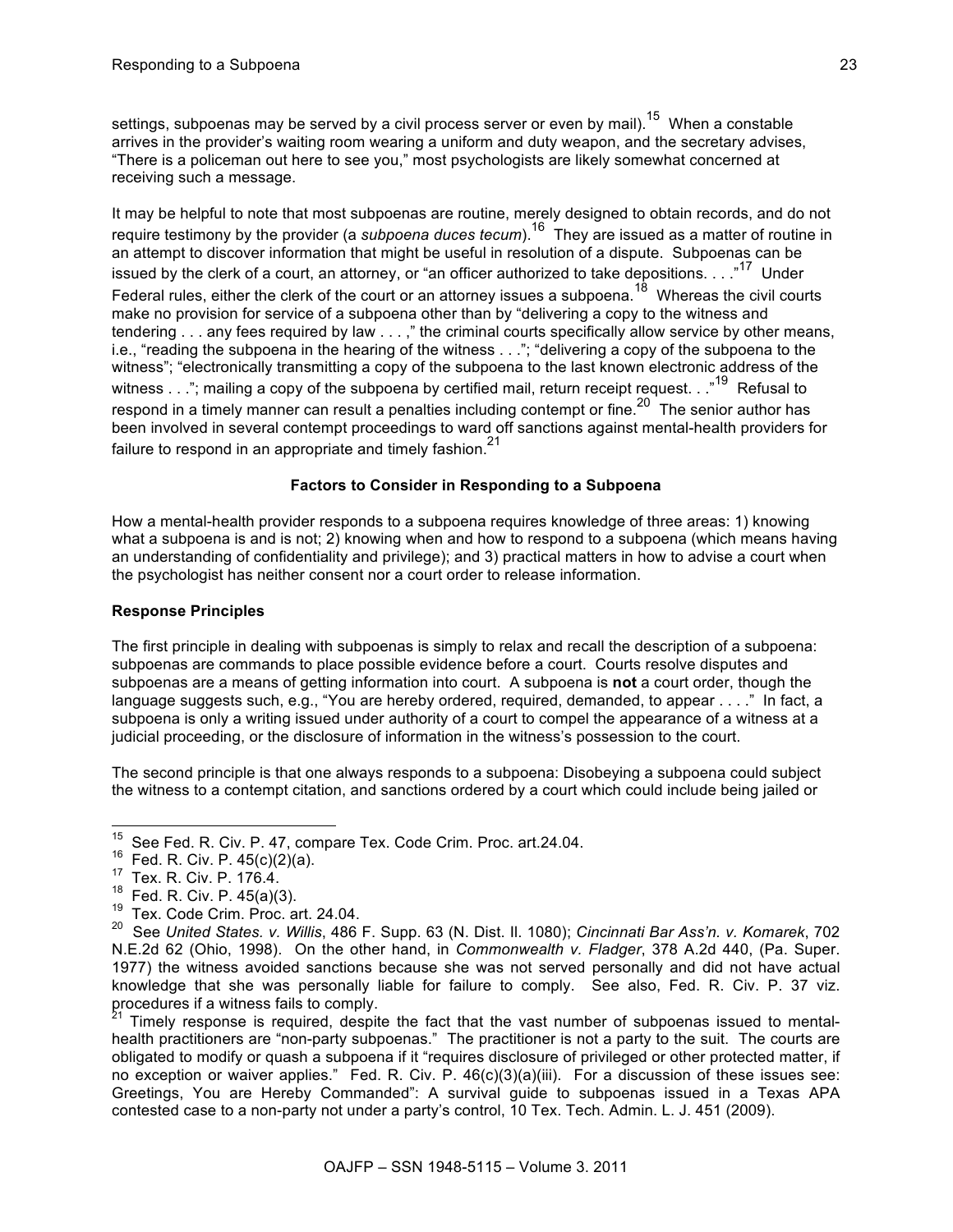fined, but releasing information even in response to a subpoena without the consent of the person or in the absence of a court order may subject the psychologist to penalties or a lawsuit.<sup>22</sup> Thus, "responding" to a subpoena does not necessarily mean releasing the requested information. $^{23}$ 

Always respond to a subpoena, even if the response is to seek legal counsel, i.e. an attorney, who may submit a motion for instructions or in some cases, a motion to quash the subpoena.<sup>24</sup> In fact the litany from the provider's mouth should be, "I'm always happy to respond to a subpoena." Note again that "responding" does not necessarily mean supplying the requested information. The process of discovering evidence through the subpoena process and admission of that evidence in a court proceeding are different matters. Much information is or may be discoverable. Far less is relevant or material, therefore admissible if not otherwise subject to protection.<sup>25</sup> The provider must remember when there is concern to protect the privacy of the client it is the court, which decides what is admissible, not the psychologist.<sup>26</sup> Although officers of the court will argue this issue, the provider's role is merely to raise the issue if there is anything unclear about privacy matters. It is not the provider's role to attempt to be the arbiter of what is either discoverable or admissible; that is the court's function. It is, however, the duty of the provider to inform the court that information is confidential and may be privileged—which is the point in the case to be discussed below.

The court having been advised that information is confidential and might be privileged, it may then decide if the requested information is material and relevant so that it is discoverable or admissible. Thus, the psychologist releases information only in response to consent or a court order, and a subpoena is not a court order.

 <sup>22</sup> See, for example, *Rost v. State Board of Psychology*, 659 A.2d 626 (Pa. 1995), wherein, confidential information was released pursuant to a subpoena, but in error, as the named party had not given consent. Note, however, that although most states statutorily protect medical or mental-health information, this is not uniformly the case in all jurisdictions–and, even when present, some states such as Texas would afford protections in civil cases but far the less in criminal cases, unless the protected information related to substance-abuse treatment or evaluation.

Though a few years old, a state-by-state analysis of differences as may exist between the states is summarized in: *"Synopsis of State Case and Statutory Law,"* 2002 Yale J. Health Pol'y & Ethics 365 (2002). For example, Del. Code Ann. tit 16 §9926 would require that a patient's health-care information is not subject to a court subpoena and is to be released only with consent of the patient. Or, in *Shady Grove Psychiatric Hospital v. State,* 736 A.2d 1168 (Md. Co. Spec. App. 1999), the court of appeals held that the trial court had erred when it enforced a subpoena without the patient's consent. On the other hand, a Texas court oddly held that a hospital was not liable when it released information solely on the basis of a subpoena as it was not required to investigate the validity of the subpoena, see *Tobias v. Green Oaks Hosp.* No. 05-95-01022-CV, (Tex. App. – Dallas LEXIS 3557); however, this was a criminal case where privilege does not apply and the records were requested of a facility, rather than an individual practitioner.

 $24$  See Fed R. Civ. P. 46(d)(2), wherein witnesses may request of the court that a subpoena be quashed or modified if it requires disclosure of privileged material, is overly burdensome, or there is insufficient time to respond.

 $25$  Evidence that is "discoverable" is information upon which a court could rely to adjudicate a matter before it. Evidence which is "admissible" is discoverable evidence which has met the test of relevancy and materiality, and is not excluded on the grounds of prejudice, or confusion, or because it is protected by a privilege, e.g. lawyer-client, psychotherapist-patient, husband-wife, communications to clergymen, see Fed. R. Evid. 501, Notes to Rule 501, Notes of Committee on the Judiciary, House Report No. 93- 650, (1995).

<sup>26</sup> See, *In re Lifschutz*, 2 Cal.3d 415 (Cal. 1970), wherein a psychiatrist refused to release patient records in response to a subpoena and was court ordered so to do. Again refusing, he was jailed for contempt. The court pointed out that the privilege was held by the patient and not by Dr. Lifschutz, as he had maintained, and inasmuch as the patient had not invoked her privilege and the court had ordered release of the records, Dr. Lifschutz had no right to refuse to comply.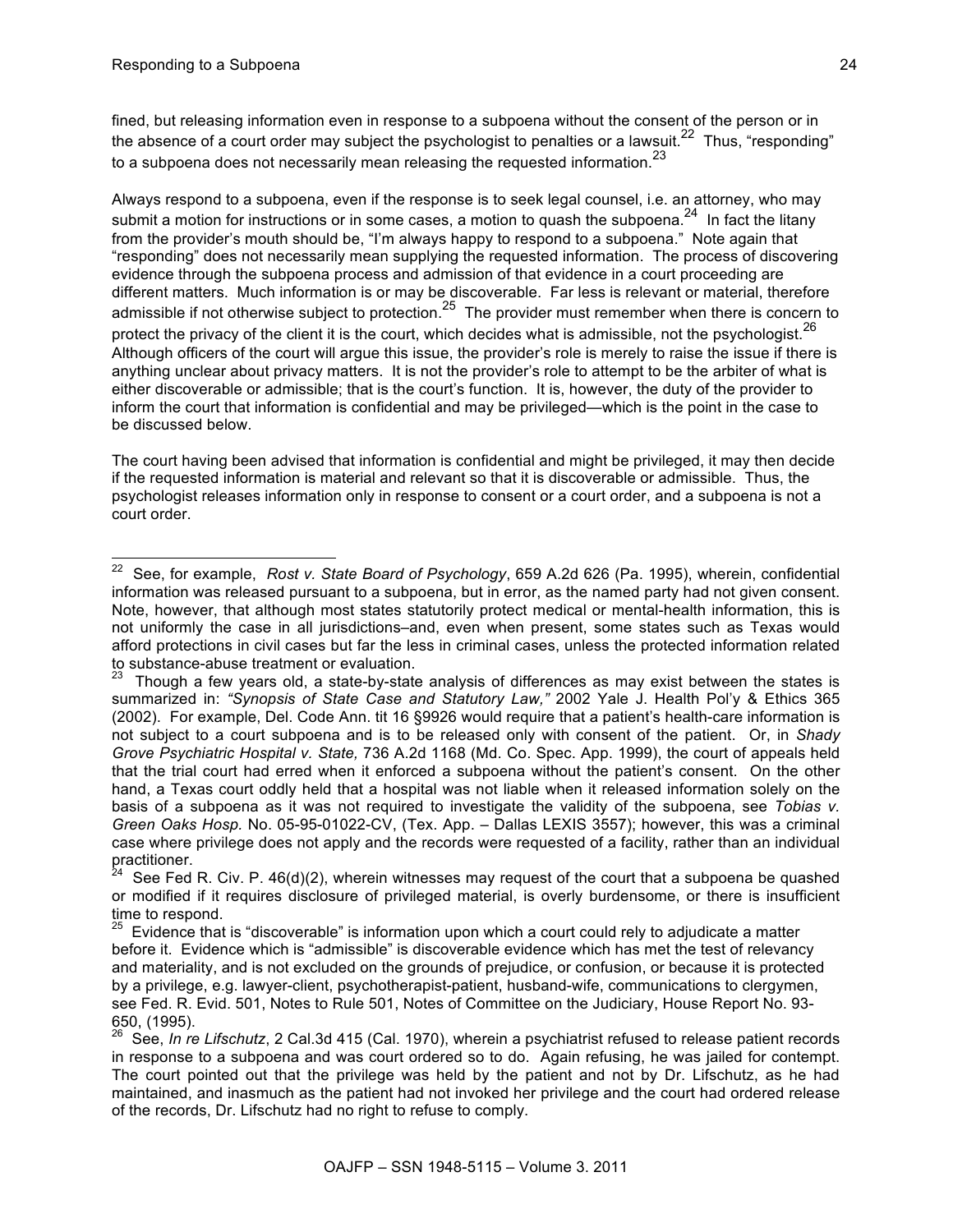In the instant query, however, the psychologist is concerned because the patients are minor children and in such circumstances, absent court removal of parental authority or court order, the parents stand in the stead of the minor children and can grant or withhold consent for release of information.<sup>27</sup> The psychologist has a duty to advise the court that information requested is confidential and might be privileged and request instructions on how to proceed. The court can then decide whether information is discoverable or admissible. Note, however, that, if the person having authority to consent is contacted (in this case, the parents of the minor children), and consent is given (in writing), the psychologist has no basis for refusal to release information.

 <sup>27</sup> Exceptions to this principle are uncommon; see the discussion in *Abrams v. Jones*, 35 SW3d 360 (Tex. 2000) wherein the psychologist refused to release information and after trial proceedings and appellate court review, the matter went to the Texas Supreme Court which affirmed the psychologist's decision. Among the issues was whether the person requesting the information (the patient's father) was truly standing in stead of the patient or had another agenda at variance with the patient's best interest. The court concluded he did not have the patient's best interest in mind and supported the provider.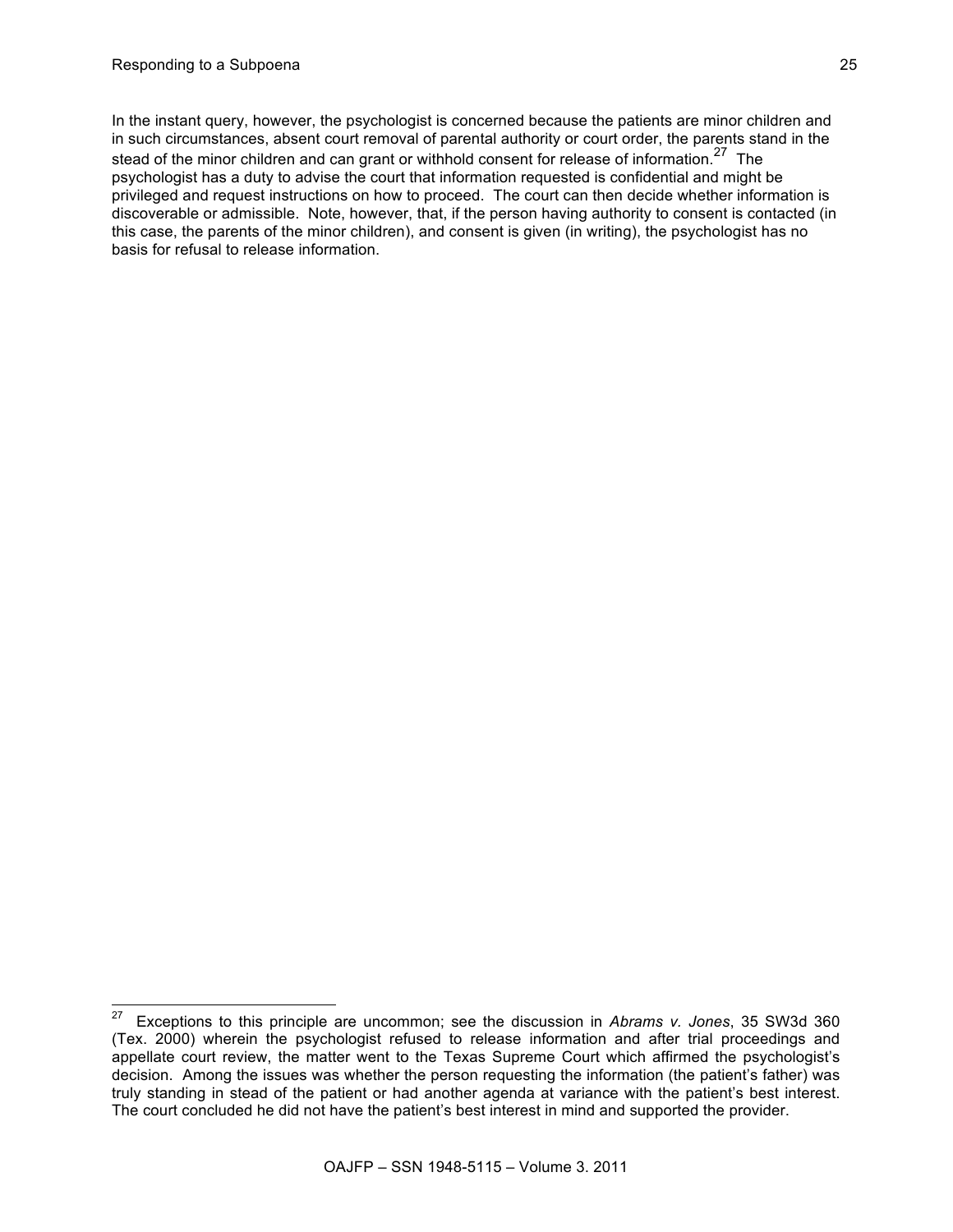#### **Case Illustration**

A client in New Jersey who had been treated over a five-year period was in the process of a divorce and sought and obtained a temporary restraining order (TRO) prohibiting her husband from returning to the marital home. The husband contested the restraining order and subpoenaed the therapist Maureen Smith, Ph.D., who had treated the couple. The therapist appeared at the time of the scheduled hearing, was sworn, and testified, expressing concern for the welfare and safety of the children. She testified that the wife did not have a history of a good relationship with the children; that she had been somewhat of an absentee mother in the past two years; that she had been physically and verbally abusive with her oldest son; and that she had an obsessive compulsive personality and was involved with a cult-like group. The therapist, who had also seen the father, testified that the father had an excellent relationship with his children and was the primary parent. The wife did not appear at the hearing. The family court judge found the therapist's testimony persuasive and modified the TRO by granting temporary custody of the children to the father. Subsequent to the hearing, the therapist submitted a written report, in which she was critical of the mother, concluding that it would be a mistake to expose the children to "the ideology of a woman with obvious thought disorders." This report was used by the court to restrict the mother's access to her children. Eventually, the father was awarded custody of the children. The therapist was subsequently and successfully sued by the mother. On appeal to the New Jersey Supreme Court the decision was upheld, noting that, if a psychologist fails to raise the patient's privilege and discloses confidential information without a court determination that disclosure is required, the psychologist has breached the duty owed to the patient and the patient has a cause of action against the psychologist for the unauthorized disclosure of information<sup>28</sup>

In Runyon (2000) the psychologist properly appeared in court as requested, but provided information about her client without the client's consent, and, in addition, provided information gratuitously after the proceeding—to the detriment of her client. Though not part of this case, she also proffered testimony on the parenting ability of the father. It is not at all clear that was her mandate and she failed to advise the court that information requested was confidential and might be privileged.

As a result, the psychologist was deemed negligent, liable for damages, as well as likely subject to Board sanctions. The opinion of the court emphasized that she had the duty to advise the court that the information requested was confidential and might be privileged and therefore, she should have afforded the court the opportunity to ascertain whether and how such information could be provided.

#### **Difference between Confidential and Privileged Information**

When issues of privacy are concerned, there is a difference between "confidential" and "privileged," which we next address. Confidentiality is a broad-based term that means information is "confidential" if it is not intended to be disclosed to third persons. As opposed to confidentiality, "privilege" on the other hand, is a right and a duty of a witness in a judicial proceeding not to disclose private information. Information that is confidential may not be privileged, but information that is privileged is confidential (Hays, 1981). $^{29}$  A South Carolina case nicely points out the difference between confidentiality and privilege stating, "The terms 'privilege' and 'confidences' are not synonymous, and a professional's duty to maintain his client's confidences is independent of the issue whether he can be legally compelled to reveal some or all of those confidences, that is, whether those communications are privileged" (State Board of Medical Examiners v. Hedgepath 1997).<sup>30</sup>

<sup>&</sup>lt;sup>28</sup> Runyon v. Maureen Smith, Ph.D., 163 N.J. 439 (N.J. 2000).<br><sup>29</sup> Hays, J. R. (1981). Privacy and confidentiality: Comment on Everstine. *American Psychologist*, 36, 914.

<sup>30</sup> *State Board of Medical Examiners v. Hedgepath*, 325 S.C. 166, 480 S.E.2d 724 (1997). Dr. Hedgepath was a physician engaged in the general practice of medicine and addictionology. During 1989, he acted as a family therapist for a married couple, Mr. and Mrs. C. From January until May 1991, he was Mrs. C.'s individual therapist. In 1992, the C.'s filed for divorce. Dr. Hedgepath provided an affidavit for use at the family court's temporary hearing. This affidavit was created at the request of Mr. C.'s attorney, without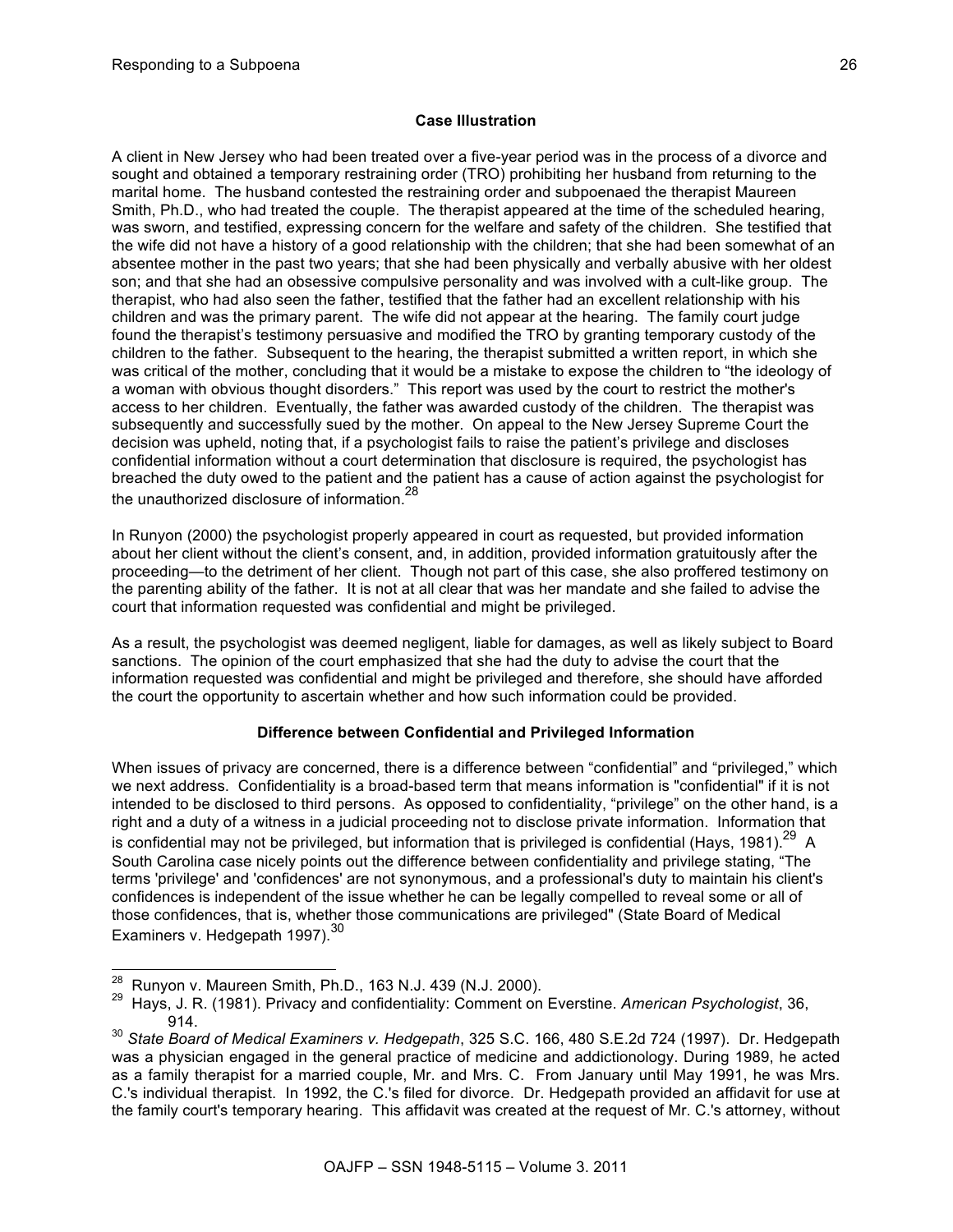Privilege belongs to the patient and not the practitioner and is claimed by the practitioner on behalf of the patient. A common violation of patient or client rights occurs when practitioners misconstrue the privilege as belonging to themselves and not the client, believing they have a right to withhold information. In fact, the provider may not refuse to withhold confidential information with impunity when ordered by a court to provide such information. Nor are there grounds to refuse to release information if the person having authority to grant such release provides consent.<sup>31</sup> Dr. Lifschutz was a psychiatrist in San Mateo, California who treated a patient (Housek) in the late 1950's. A decade later, Housek sued another person for damages resulting from an alleged assault. Dr. Lifschutz had treated Housek for six months and received a subpoena for the medical records of Housek. The doctor appeared for the deposition but refused to produce records or answer questions, or even disclose whether Housek had been a patient. Note that Housek had neither claimed nor waived a psychotherapist-patient privilege. Lifschutz claimed the privilege belonged to him and refused to testify even when ordered to do so. He was jailed for contempt and sought release on *habeas corpus*. The case went to the California Supreme Court wherein the court held that no right to privacy is violated when the interests of justice require access to information otherwise confidential and that a psychotherapist can be compelled to testify, i.e. the privilege is not absolute (In re Lifschutz, 1970).

Dr. Lifschutz attempted to assert the privilege, though the patient had not. Although it was proper for him to raise the issue to the court, it was not proper to withhold information, the court having ordered him to produce such. The point is that the provider cannot assert the patient's privilege if it has been waived or otherwise excepted. Civil contempt was an appropriate remedy for refusal to comply with a valid court order. Dr. Lifschutz was jailed because no privilege existed, for though the information was confidential it should have been disclosed.

Further discussion of the rules applicable to confidentiality and disclosure without the patient's consent are beyond the scope of this paper's focus upon responding to subpoenas, but suffice it to say that these rules emphasize the necessity for the patient's consent unless otherwise legally authorized. In the case of subpoenas, authorization means consent or a court order. Practitioners might take note, however, that disclosure upon having received a court order provides a limited immunity from civil suit for breach of confidentiality.<sup>32</sup>

#### **Dealing with Counsel and the Court**

In addition to knowing what a subpoena is and is not, as well as understanding the necessity to respond to subpoenas, practical issues as to when and how to seek legal assistance as well as deal directly with a court are relevant. At the same time, providers are encouraged to develop a relationship with an attorney whom they can consult periodically regarding legal and ethical questions.

Some practical rules to keep in mind upon receipt of a subpoena are as follow: 1) attempt to advise the patient and all counsel that a subpoena has been received. In this case, for example, advise the parents. 2) Contact the person having issued the subpoena—whose name is on the subpoena itself. If the consent of the patient has not been provided, the psychologist may neither affirm nor deny that the person has been seen, but indicate that, should consent or a court order be received, the provider would be happy to comply. 3) If the provider then contacts opposing counsel and describes the circumstances, then it may be possible to shift the burden to counsel opposing release of information to file a motion to

consulting with Mrs. C. or obtaining her consent, and was voluntary, that is the affidavit was not compelled by subpoena or other legal process. The affidavit was not flattering to either party, and it is undisputed that respondent's affidavit revealed confidences entrusted to him by Mrs. C. during their doctor-patient relationship. The Board found him guilty of violating the patient's confidence. On appeal the South Carolina Supreme Court upheld the Board finding.

-

<sup>31</sup> In re Lifschutz, 2 Cal.3d 415 (Cal. 1970).<br><sup>32</sup> See *Briscoe v. LaHue*, 103 S. Ct. 1108 (1983); *Lombardo v. Traugher¸* 990 S.W.2d 958 (Tex. App. – Beaumont 1999 writ ref'd).